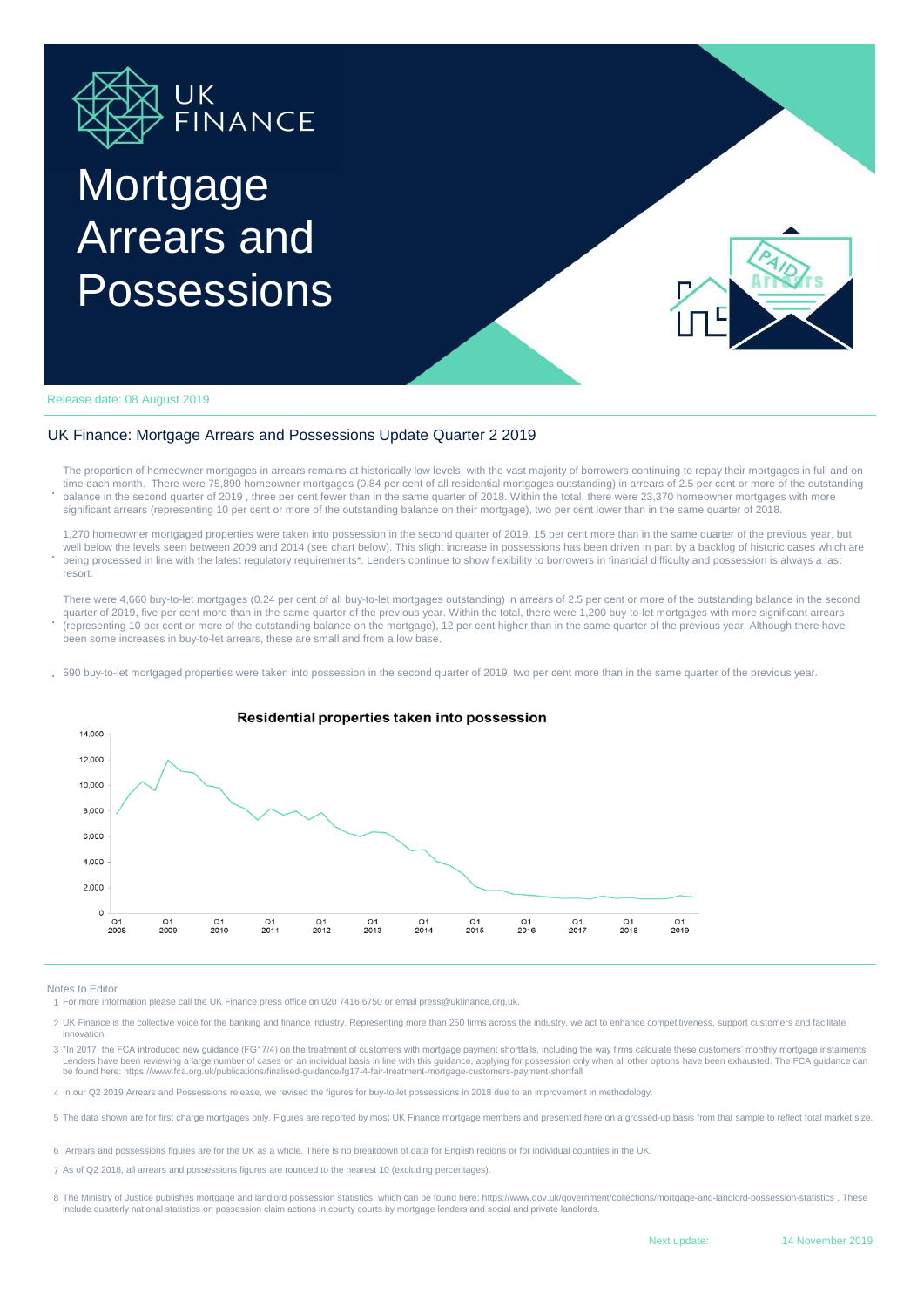## Release date: 08 August 2019

| <b>Mortgage Arrears</b>                                |                                                                                                             |                                                                             |           |           |           |           |                     |                  |         |                                   | Latest<br>$(19-Q2)$ | Y-o-Y comparison |
|--------------------------------------------------------|-------------------------------------------------------------------------------------------------------------|-----------------------------------------------------------------------------|-----------|-----------|-----------|-----------|---------------------|------------------|---------|-----------------------------------|---------------------|------------------|
| Number of mortgages in arrears                         | Number of first charge<br>mortgage loans in arrears<br>representing over 2.5% of the<br>outstanding balance | 120,000<br>100,000<br>80,000<br>Number<br>60,000<br>40,000<br>20,000        | $16 - Q2$ | $16 - Q4$ | $17 - Q2$ | $17 - Q4$ | $18 - Q2$           | $18 - Q4$        | 19-Q2   | Homeowners<br>Buy-to-let          | 75,890<br>4.660     | $-3%$<br>5%      |
|                                                        |                                                                                                             | 50,000                                                                      |           |           |           |           |                     |                  |         |                                   | Latest<br>$(19-Q2)$ | Y-o-Y comparison |
| Number of homeowner<br>mortgages within arrears bands  | Number of first charge<br>homeowner mortgage loans in<br>arrears, split by severity of<br>arrears.          | 40,000                                                                      |           |           |           |           |                     |                  |         | Arrears of 2.5%-5% of<br>balance  | 31,280              | $-3%$            |
|                                                        |                                                                                                             | 30,000<br>mber<br>$\bar{2}$ 20,000                                          |           |           |           |           |                     |                  |         | Arrears of 5%-7.5% of<br>balance  | 13,610              | $-5%$            |
|                                                        |                                                                                                             | 10,000                                                                      |           |           |           |           |                     |                  |         | Arrears of 7.5%-10% of<br>balance | 7,630               | $-3%$            |
|                                                        |                                                                                                             |                                                                             | $16 - Q2$ | $16-Q4$   | $17 - Q2$ | $17-Q4$   | 18-Q2               | $18-Q4$          | $19-Q2$ | Arrears over 10% of<br>balance    | 23,370              | $-2%$            |
|                                                        |                                                                                                             | 3,000                                                                       |           |           |           |           |                     |                  |         |                                   | Latest<br>$(19-Q2)$ | Y-o-Y comparison |
| Number of buy-to-let mortgages<br>within arrears bands | Number of first charge buy-to-<br>let mortgage loans in arrears,<br>split by severity of arrears.           | 2,500<br>2,000                                                              |           |           |           |           |                     |                  |         | Arrears of 2.5%-5% of<br>balance  | 2,180               | 8%               |
|                                                        |                                                                                                             | Vumber<br>1,500                                                             |           |           |           |           |                     |                  |         | Arrears of 5%-7.5% of<br>balance  | 780                 | $-12%$           |
|                                                        |                                                                                                             | 1,000<br>500                                                                |           |           |           |           |                     |                  |         | Arrears of 7.5%-10% of<br>balance | 500                 | 6%               |
|                                                        |                                                                                                             |                                                                             | $16 - Q2$ | $16 - Q4$ | $17 - Q2$ | $17 - Q4$ | $18 - Q2$           | $18-Q4$          | $19-Q2$ | Arrears over 10% of<br>balance    | 1,200               | 12%              |
| <b>Mortgage Possessions</b>                            |                                                                                                             |                                                                             |           |           |           |           | Latest<br>$(19-Q2)$ | Y-o-Y comparison |         |                                   |                     |                  |
| Number of mortgage<br>possessions                      | Number of possessions of first<br>charge mortgaged properties<br>in period                                  | 2,500                                                                       |           |           |           |           |                     |                  |         |                                   |                     |                  |
|                                                        |                                                                                                             | 2,000<br>$\begin{array}{c} \frac{1}{2} \\ \frac{2}{2} \\ 1,000 \end{array}$ |           |           |           |           |                     |                  |         | Homeowners                        | 1,270               | 15%              |
|                                                        |                                                                                                             | 500                                                                         | $16-Q2$   | $16-Q4$   | $17 - Q2$ | $17 - Q4$ | 18-Q2               | $18 - Q4$        | 19-Q2   | Buy-to-let                        | 590                 | 2%               |

Next update:

14 November 2019